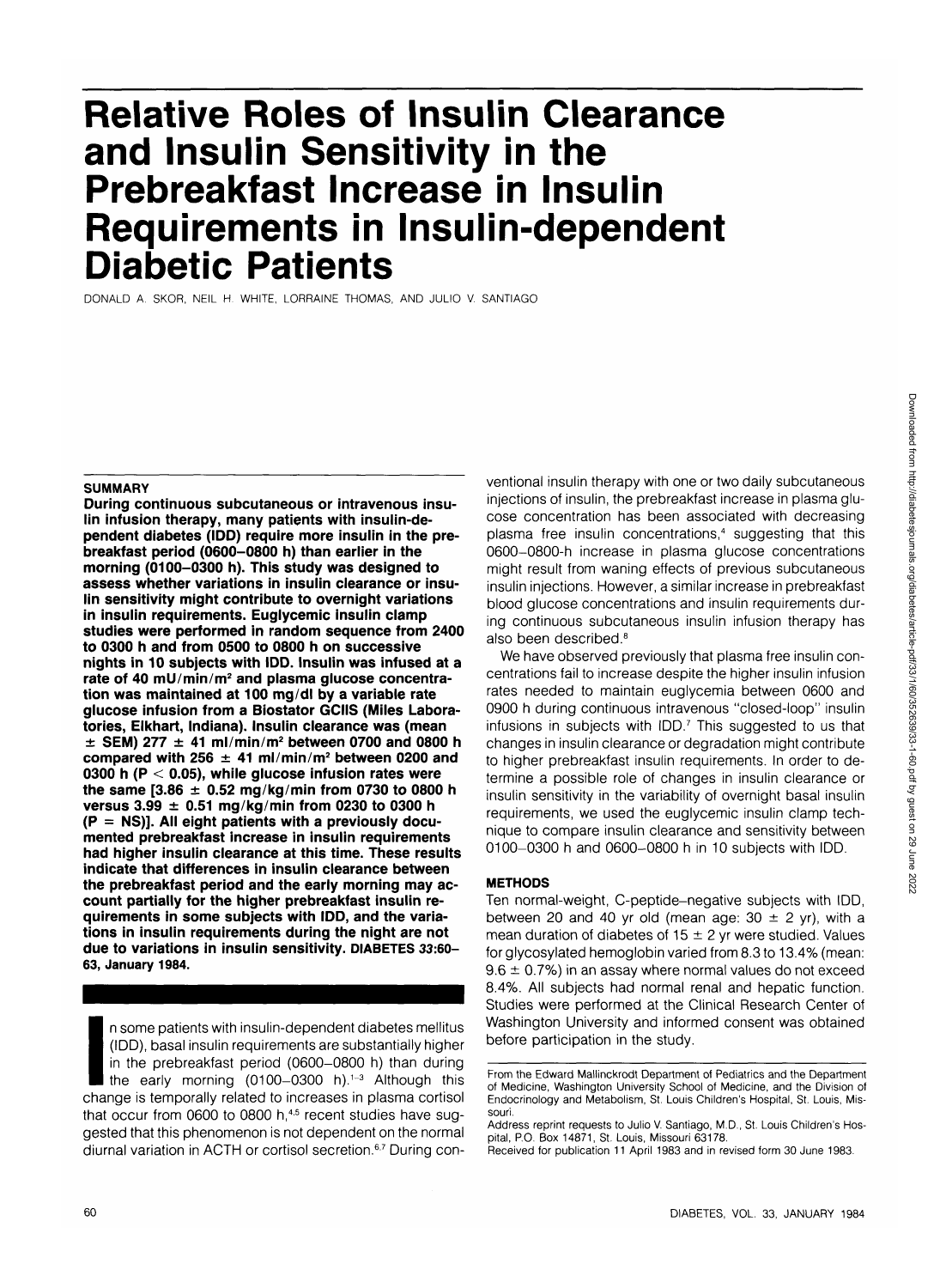#### DONALD A. SKOR AND ASSOCIATES

The subjects were withdrawn from intermediate-acting insulin at least 30 h before, and subcutaneous short-acting insulin at least 12 h before the study period. Blood glucose was controlled using a modified closed-loop intravenous insulin delivery system before the study periods.<sup>9</sup> Since we wished to evaluate insulin clearance and sensitivity relative to time of day, not duration of fast, the subjects ate their last meal 12 h before the euglycemic insulin clamp studies, which were performed from 2400 to 0300 h and 0500 to 0800 h on consecutive nights in random sequence.

A primed<sup>10</sup> continuous infusion (40 mU/m<sup>2</sup>/min) of regular porcine insulin (Eli Lilly Co., Indianapolis, Indiana) was administered by Harvard pump (Harvard Apparatus Co., Inc., South Natick, Massachusetts), and a Biostator GCIIS (Miles Laboratories) was used in mode 7:1 to deliver the variable dextrose infusion rate necessary to maintain plasma glucose concentrations at 100 mg/dl. Samples for plasma glucose, free insulin, and C-peptide concentrations were collected from a catheter placed in a hand vein contralateral to the infusion catheter.

Plasma glucose concentrations were measured at 10-15min intervals at the bedside by a glucose-oxidase method (Beckman Glucose Analyzer, Beckman Instruments, Fullerton, California) to ensure the accuracy of the Biostator glucose measurements.

Samples for plasma free insulin and C-peptide levels were drawn every 30 min. Plasma free insulin was measured by radioimmunoassay after a 2-h incubation in a metabolic shaker at 37°C and polyethylene glycol precipitation, as described by Kuzuya et al.<sup>11</sup> All samples from this study were measured in the same assay with an intraassay coefficient of variation of 7%. Plasma C-peptide was also measured by radioimmunoassay<sup>12</sup> and glycosylated hemoglobin was determined using a minicolumn (Isolab Inc., Akron, Ohio).

Steady-state mean plasma free insulin (Fl) concentrations were determined over the final 60 min of each study period. The glucose infusion rate (M) was determined over the final 30 min of each study. Insulin sensitivity was defined by the M/FI ratio (mg/kg/min  $\div \mu U/ml \times 100$ ) as an assessment of the effectiveness of insulin on tissue glucose uptake.<sup>13</sup> Insulin clearance was calculated by dividing the insulin infusion rate by the mean free insulin concentration during the

final 60 min of each study period.<sup>13</sup> Since C-peptide concentration was less than 0.03 pmol/ml at all times during the study period, endogenous insulin production was assumed to be negligible in the calculation of insulin clearance.

All data are presented as mean  $\pm$  SEM. All statistical comparisons are between the different time periods in a given patient, and were done using the paired  $t$  test. Coefficients of variation were determined using standard analytic procedures.<sup>14</sup>

### **RESULTS**

During the euglycemic insulin clamp studies, the plasma glucose concentration was maintained at  $99 \pm 2$  mg/dl from 0230 to 0300 h, and at 101  $\pm$  2 mg/dl from 0730 to 0800 h  $(P = NS)$ . The coefficient of variation for the plasma glucose concentration was  $3.0 \pm 1.4$  from 0230 to 0300 h and 1.8  $\pm$  0.4% from 0730 to 0800 h. The mean plasma free insulin concentrations were 210  $\pm$  32  $\mu$ U/ml from 0200 to 0300 h and 187  $\pm$  26  $\mu$ U/ml from 0700 to 0800 h (Table 1). These were significantly different (P < 0.01) despite identical insulin infusion rates. Insulin clearance between 0700 and 0800 h was  $277 \pm 41$  ml/min/m<sup>2</sup> compared with  $256 \pm 41$  ml/min/  $m<sup>2</sup>$  between 0200 and 0300 h (P  $<$  0.05). Nine of the ten subjects had higher (3.3-21.5%) insulin clearance between 0600 and 0800 h than between 0100 and 0300 h. The only subject without an increase (no. 8) had stable overnight basal insulin requirements during continuous subcutaneous insulin infusion therapy. The mean glucose infusion rate (M) required to maintain the plasma glucose concentration at 100 mg/dl was similar during the two time periods (3.99  $\pm$ 0.52 mg/kg/min from 0230 to 0300 h versus  $3.86 \pm 0.51$ mg/kg/min from 0730 to 0800 h;  $P = NS$ ), as was insulin sensitivity determined by the M/FI ratio  $(2.62 \pm 0.67$  from 0230 to 0300 h versus  $2.71 \pm 0.64$  from 0730 to 0800 h;  $P = NS$ ). Thus, insulin clearance was an average of 8% higher during the prebreakfast period than during the early morning, but insulin sensitivity was unchanged.

# **DISCUSSION**

Based on previous studies, the prebreakfast increase in insulin requirements observed in many subjects with IDD cannot be explained solely by the physiologic diurnal variability

TABLE 1

|  | Comparison of results from euglycemic clamp studies between 0100-0300 h and 0600-0800 h in 10 IDDs |
|--|----------------------------------------------------------------------------------------------------|
|--|----------------------------------------------------------------------------------------------------|

| Patient no.    | Glucose infusion<br>rate (M)<br>(mq/kg/min) |                              | Plasma free<br>insulin (FI)<br>$(\mu U/m)$ |                          | Tissue sensitivity<br>to insulin<br>(M/FI ratio) |                              | Insulin clearance<br>(ml/min/m <sup>2</sup> ) |                          |
|----------------|---------------------------------------------|------------------------------|--------------------------------------------|--------------------------|--------------------------------------------------|------------------------------|-----------------------------------------------|--------------------------|
|                | 0100-0300 h                                 | 0600-0800 h                  | 0100-0300 h                                | 0600-0800 h              | 0100-0300 h                                      | 0600-0800 h                  | 0100-0300 h                                   | 0600-0800 h              |
|                | 4.14                                        | 3.16                         | 172                                        | 154                      | 2.41                                             | 2.05                         | 233                                           | 260                      |
| 2              | 2.65                                        | 2.53                         | 191                                        | 174                      | 1.38                                             | 1.45                         | 209                                           | 230                      |
| $3^*$          | 6.87                                        | 6.72                         | 212                                        | 176                      | 3.24                                             | 3.82                         | 377                                           | 455                      |
|                | 2.61                                        | 2.35                         | 428                                        | 354                      | 0.61                                             | 0.66                         | 93                                            | 113                      |
| 5              | 4.36                                        | 4.56                         | 111                                        | 99                       | 3.92                                             | 4.61                         | 360                                           | 404                      |
|                | 4.43                                        | 4.55                         | 132                                        | 128                      | 3.35                                             | 3.55                         | 303                                           | 313                      |
|                | 2.71                                        | 3.12                         | 286                                        | 254                      | 0.95                                             | 1.22                         | 140                                           | 157                      |
| 8              | 6.01                                        | 5.90                         | 79                                         | 85                       | 7.61                                             | 6.94                         | 506                                           | 471                      |
| 9              | 4.57                                        | 4.02                         | 213                                        | 185                      | 2.14                                             | 2.17                         | 188                                           | 216                      |
| 10             | 1.62                                        | 1.71                         | 272                                        | 260                      | 0.60                                             | 0.66                         | 147                                           | 154                      |
| Mean $\pm$ SEM | $3.99 \pm 0.52$                             | $3.86 \pm 0.51$<br><b>NS</b> | $210 \pm 32$                               | $187 \pm 26$<br>P < 0.01 | $2.62 \pm 0.67$                                  | $2.71 \pm 0.64$<br><b>NS</b> | $256 \pm 41$                                  | $277 \pm 41$<br>P < 0.05 |

Patient no. 3 inadvertently received insulin at 80 mU/m<sup>2</sup>/min.

 $tmg/kg/min \div \mu U/ml \times 100$ .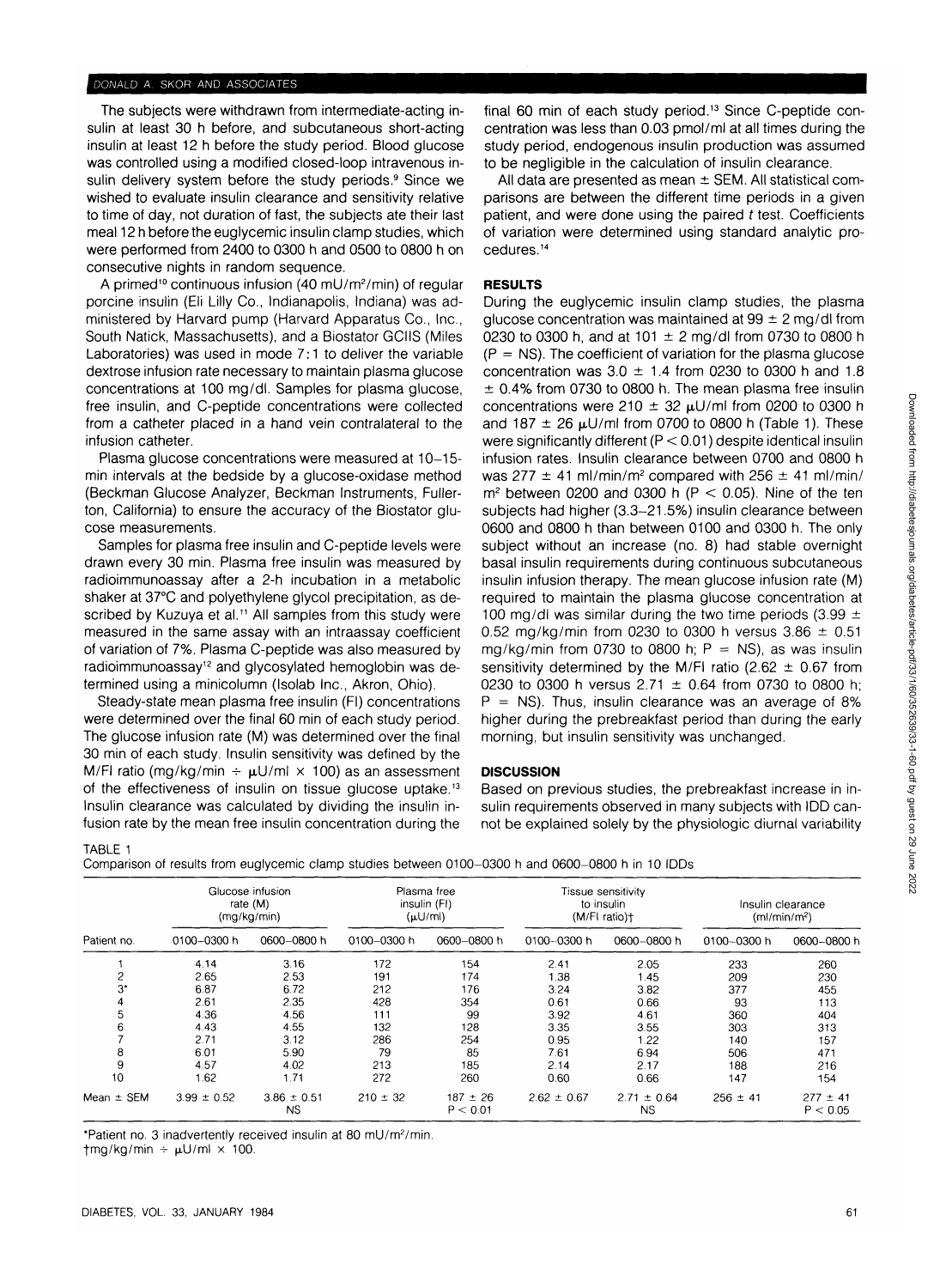of ACTH and cortisol.<sup>6,7</sup> Similarly, physiologic early morning spikes in growth hormone secretion are seemingly not essential determinants of this pattern.<sup>15</sup> Since peripheral plasma glucagon levels actually decrease slightly overnight,<sup>6716</sup> it seems unlikely that portal glucagon levels are increasing sufficiently to account for the increasing insulin requirements between 0600 and 0800 h. The increases in epinephrine concentrations during the 0600-0800-h period<sup>7</sup> are small and probably insufficient to produce a hyperglycemic effect,17 while increments in norepinephrine concentrations described with awakening in these patients are similar to normal subjects who do not manifest this overnight variability in basal insulin requirements.<sup>7,18,19</sup> Thus, it appears that the normal physiologic variability of circulating levels of known glucose counterregulatory hormones does not readily explain the mechanism for the so-called "dawn phenomenon."<sup>3</sup>

The original observation of Schmidt et al. that the prebreakfast increase in plasma glucose concentrations in IDDs could be attributed to a decrease in plasma free insulin concentrations might have been secondary to a waning insulin effect of the most recent subcutaneous insulin injection.<sup>4</sup> However, this pattern of increasing insulin requirements between 0600 and 0800 h has also been observed in IDDs treated with continuous "open-loop" or "closed-loop" insulin infusions,278and we recently found no increase in free insulin concentrations between 0600 and 0900 h in five IDDs, despite a twofold increase in mean intravenous insulin infusion rates at this time of day.7

The present study was designed to assess the role of insulin clearance as well as tissue sensitivity to insulin in the overnight variability in insulin requirements in IDD. The results indicate that insulin clearance is significantly higher between 0600 and 0800 h than in the early morning between 0100 and 0300 h. Without studies of insulin clearance at other times of the day it is impossible to determine whether this change is the result of an increased clearance of free insulin during the prebreakfast period, or a reduction of clearance during the early morning. We favor the former interpretation since basal insulin infusion rates needed to maintain euglycemia seem to be similar throughout the day except for an apparent increase between 0600 and 0800 h. Although the observed change in insulin clearance is small, all eight of the subjects with a known prebreakfast increase in basal insulin requirements had higher clearance in the prebreakfast period. The patient (no. 8) with similar insulin clearance in the early morning and the prebreakfast period clinically did not have the "dawn phenomenon."

The absolute values for insulin clearance in our study appear to be lower than previously described values for patients with IDD.<sup>13</sup> This may reflect higher free insulin concentrations commonly observed after a 2-h incubation period in the assay used in these determinations.<sup>20</sup> However, since all free insulin concentrations were determined in the same assay (intraassay coefficient of variation of 7%), values obtained in a given individual at different times of the night should be a reliable indicator of changes in free insulin clearance, even if the absolute values for free insulin are higher as a result of the assay technique.

With the euglycemic insulin clamp technique used in these

studies, we also found that changing tissue sensitivity to insulin does not account for the variable overnight basal insulin requirements in these patients. The glucose infusion rate (M) and insulin sensitivity (M/FI ratio) were the same during both study periods. Although the absolute values for M are decreased compared with previously described values in normal control subjects, they are consistent with determinations in other patients with IDD, confirming the previous observation that some degree of insulin resistance is common in these patients.<sup>20</sup> Although insulin receptor studies were not performed as part of this study, substantial overnight variability in insulin receptor binding in subjects with IDD has not been observed.<sup>21</sup> It thus appears that the prebreakfast change in insulin requirements does not reflect an overnight variability in insulin sensitivity as determined by the euglycemic clamp techniques.

The conditions of the euglycemic clamp study result in hepatic and peripheral overinsulinization compared with the usual condition of mild to moderate hepatic underinsulinization in most subjects with IDD during overnight basal conditions. The relatively small differences that we have observed in peripheral free insulin concentrations and insulin clearance might be sufficient to contribute substantially to decreased portal insulin concentrations in the prebreakfast period under these more usual conditions. Also, to the extent that the previously described hyperglycemic responses of subjects with IDD to glucose counterregulatory factors<sup>22</sup> can be attributed to hepatic underinsulinization, variable insulin clearance may contribute to the overnight variability in insulin requirements in these patients.

The changes in insulin clearance observed during this study were not the result of differences in the duration of fasting, since clamps were performed on both study nights between 12 and 15 h after the last meal. Although our study was designed to eliminate length of fasting as a variable, in previous studies of the "dawn phenomenon," the duration of fasting was greater during the prebreakfast period than during the early morning period.<sup>2,6,7</sup> Since fasting may result in an increased removal of insulin by the liver,<sup>23,24</sup> an increased duration of fasting during the prebreakfast period may create greater increments in the differences in insulin clearance than those observed during the present study. Additional studies are needed to further address this possibility.

Although the increase in insulin clearance rates observed in this study is small, four points should be noted. First, 7 of the 10 patients had a greater than 10% (range: 10-22%) higher clearance during the prebreakfast period than during the early morning. Second, during this study insulin clearance was determined during a state of hepatic and peripheral overinsulinization. Receptor occupancy under these conditions is near maximal; the observed differences in clearance may be more pronounced at more physiologic insulin concentrations with lower receptor occupancy. Third, although small fluctuations in circulating insulin concentrations result in little change in glucose metabolism at the insulin levels achieved during this study, such small fluctuations in insulin concentration within a physiologic range may have marked effects on glucose production and utilization rates. Fourth, the changes in insulin clearance observed in